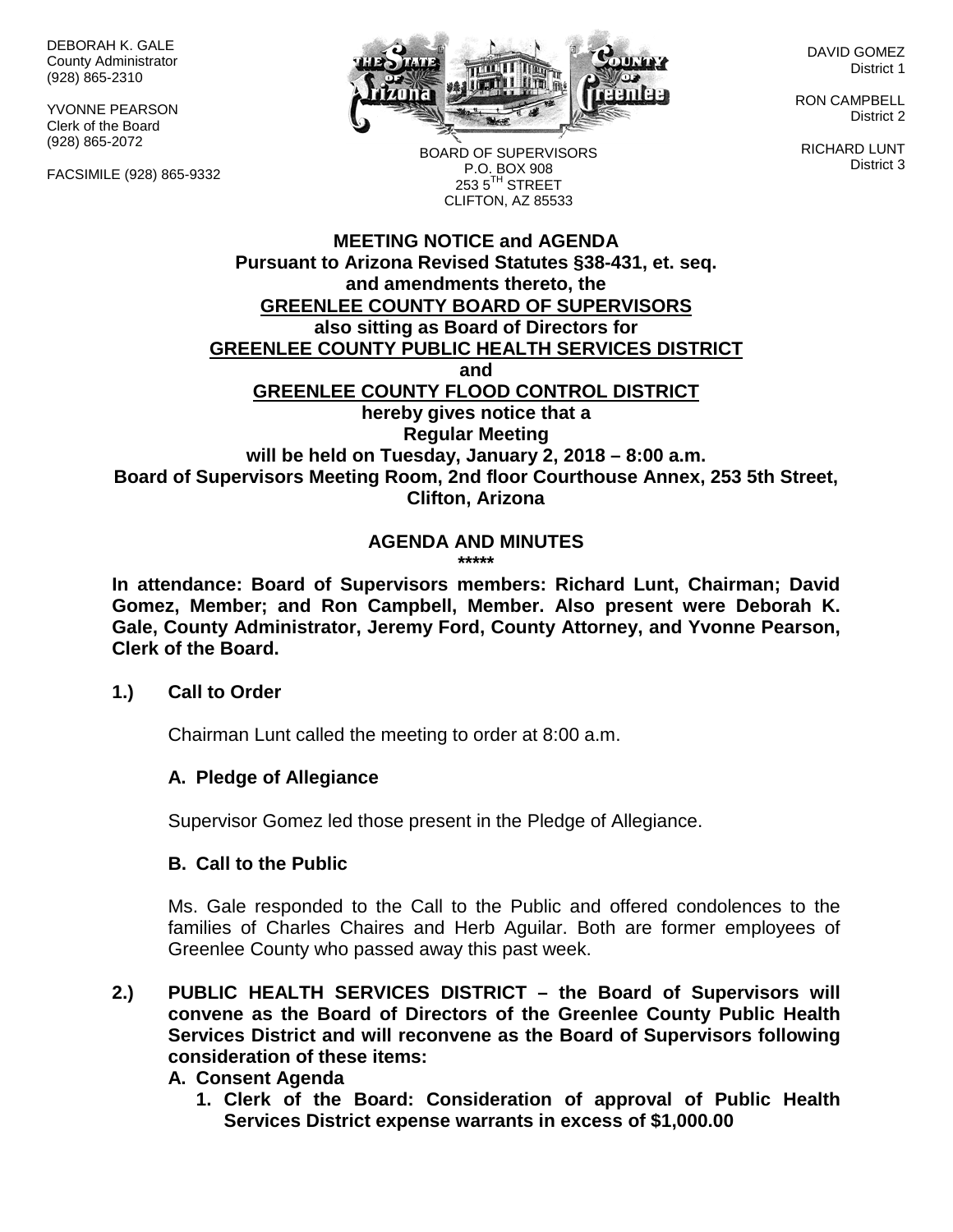Upon motion by Supervisor Gomez, seconded by Supervisor Campbell, and carried unanimously, the Board approved the Public Health Services District Consent Agenda as presented.

**3.) FLOOD CONTROL DISTRICT – the Board of Supervisors will convene as the Board of Directors of the Greenlee County Flood Control District and will reconvene as the Board of Supervisors following consideration of these items:**

## **A. Consent Agenda**

**1. Clerk of the Board: Consideration of approval of Flood Control District expense warrants in excess of \$1,000.00**

Upon motion by Supervisor Gomez, seconded by Supervisor Campbell, and carried unanimously, the Board approved the Flood Control District Consent Agenda as presented.

# **4.) Akos Kovach, Economic Development Coordinator A. Greenlee County and Graham County Serving Veterans Group**

Mr. Kovach reported that the Veterans Group is trying to get more active in Greenlee County by alternating monthly meetings in Graham and Greenlee County. Meetings are held the first Tuesday of each month.

# **B. Greenlee County Tourism Council Update**

Mr. Kovach introduced Steve Ahmann, Chairman of the Tourism Council. Mr. Ahmann spoke about; 1) the need for more funding and community participation in order to continue with the Clifton Hill Climb; 2) a community survey will be circulated after January to find interest in the types of businesses the community is interested in to try to focus and capitalize on that information and bring those types of businesses into the community; 3) grant writing for funding for trail enhancements will be a main focus in the upcoming months.

# **C. Grant opportunity discussion – Grantfinder**

Mr. Kovach stated that many economic development organizations use Grantfinder which is a program that helps find grants and can be accessed through the South Eastern Arizona Governments Organization (SEAGO) website.

# **D. Greenlee County Chamber of Commerce Annual Meeting**

Mr. Kovach stated that the Annual Chamber of Commerce is scheduled to be held in February in Duncan. The next Chamber Mixer will be held in Virden on January 26<sup>th</sup> and will be sponsored by the Javelina Chase.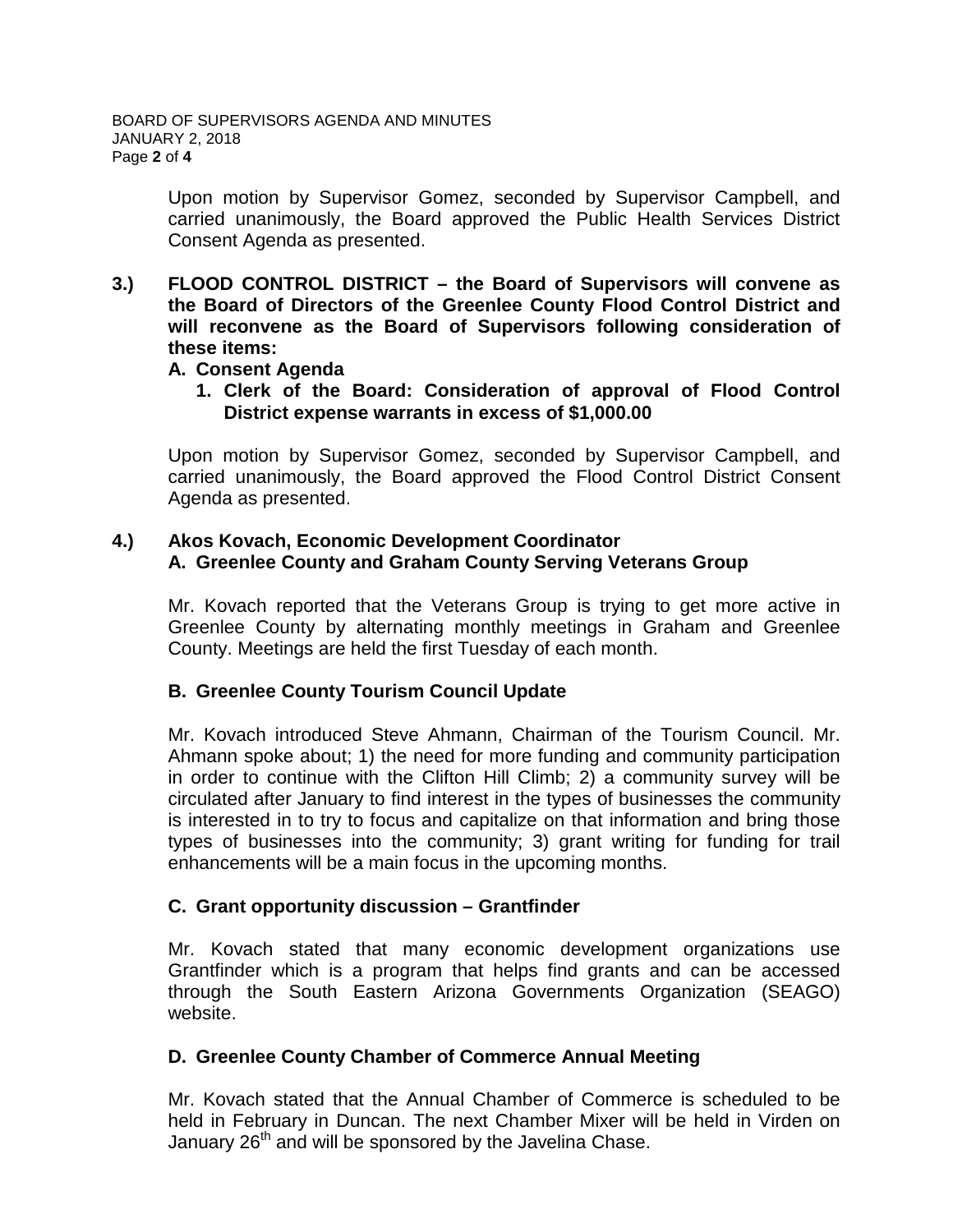# **5.) Tim Sumner, County Sheriff**

# **A. Consideration of approval of advance travel per diem for Deputy Cadets at Southern Arizona Law Enforcement Training Center (SALETC) not to exceed 50% of actual Greenlee County per diem rates**

Sheriff Sumner reported that the Southern Arizona Law Enforcement Training Center (SALETC) no longer includes meals in the tuition for Deputy Cadet training. The facility does have a kitchen and area available for Cadets to keep and prepare food. He stated that the County pays Cadets while they are in training and requested that Cadets be advanced 50% of the daily County advance travel allowance for meals. The Board directed Ms. Gale to proceed with a \$25 per day allowance and bring back an updated Deputy Cadet policy to include and address this change. Upon motion by Supervisor Campbell, seconded by Supervisor Gomez, the item was tabled to the next meeting.

## **6.) Tony Hines, Public Works Manager-Fleet/Facilities**

## **A. Discussion/Action regarding the demolition of the old Duncan Annex Building**

Mr. Hines reported that currently Greenlee County is in contract with Building Excellence for the demolition of the old Duncan Annex but the company is having difficulty obtaining a contractor to do the work. Mr. Hines stated that the project can be done with County personnel which would reflect a \$20,000 cost savings. Upon motion by Supervisor Campbell, seconded by Supervisor Gomez, and carried unanimously, the approved the demolition of the old Duncan Annex by Greenlee County personnel and cancelling that portion of the contract with Building Excellence.

# **7.) Kay Gale, County Administrator**

# **A. County and State budget and legislative issues**

Ms. Gale reported that the Legislative session begins on Monday and that there are already 110 bills that have been submitted. CSA and AACO will help track bills that will affect counties.

# **B. Calendar of Events**

The Calendar of Events was reviewed.

# **8.) Consent Agenda**

- **A.) Clerk of the Board: Consideration of approval of expense warrants in excess of \$1,000.00 – Voucher 1047**
- **B.) County Librarian: Consideration of approval to apply for the 2018 Library Services Technical Assistance Grant and approval of Letter of Support**